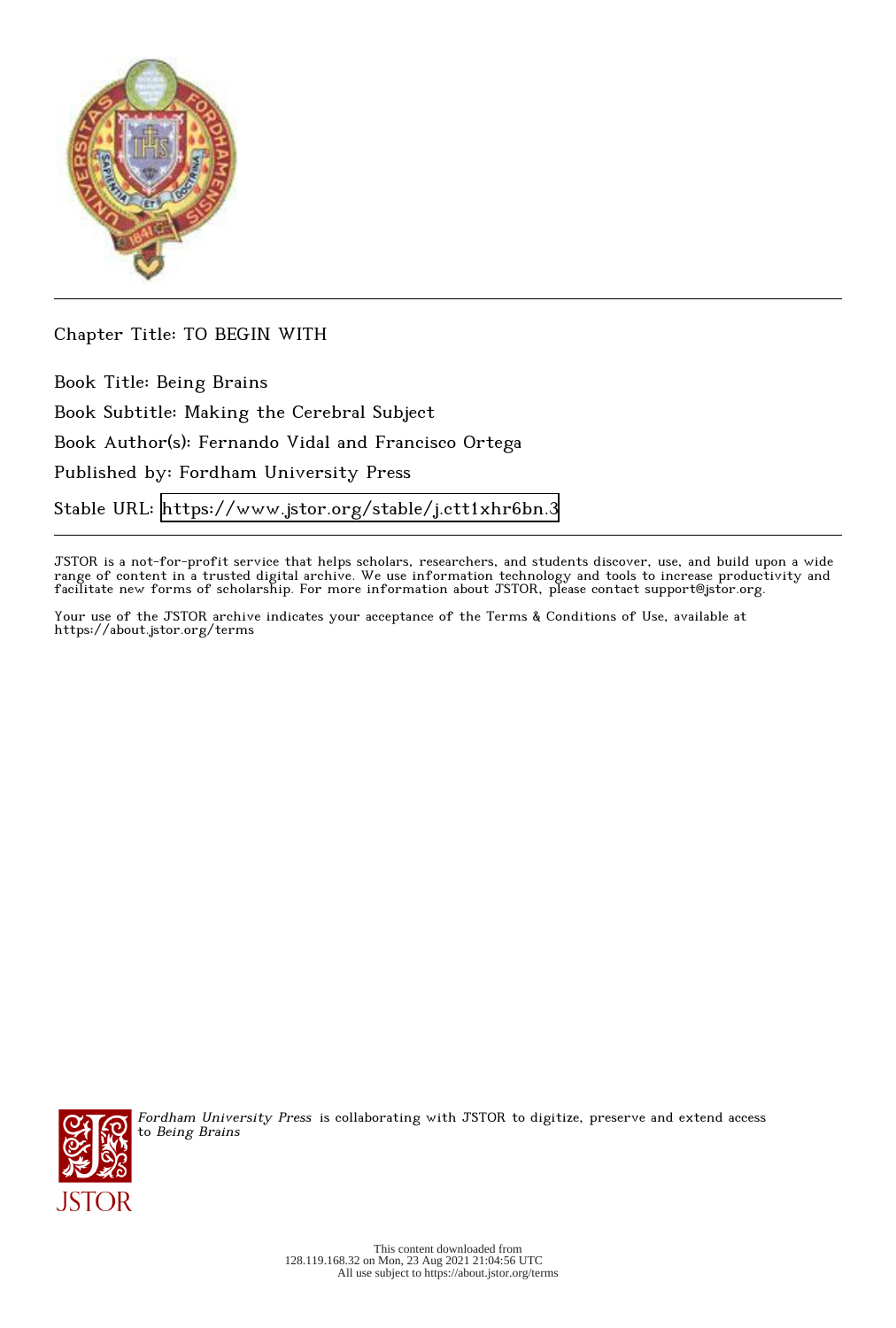## To Begin With

How did the idea that humans are essentially their brains become thinkable? Why should it be considered a "creed" and not the articulation or corollary of a proven "scientific fact"? How is it expressed in notions and practices across a wide variety of domains in many contemporary societies? Does it really fashion people's lives, and if yes, how and to what extent? These are the basic questions this book seeks to explore.

It is no news that since the "Decade of the Brain" of the 1990s, the brain has become a major focus of attention. Starting in the following decade, that focus became itself the object of considerable interest to scholars in human sciences such as anthropology, disability studies, history, and sociology, who have delved into aspects of what has been variously called the "neural turn," the "neuro-turn," and the "neuroscientific turn." While these labels sometimes refer to academic developments in the human sciences themselves (for example, the appearance of neuroanthropology, neuroeducation, neurolaw, neurotheology, and others), they apply to a more widespread phenomenon.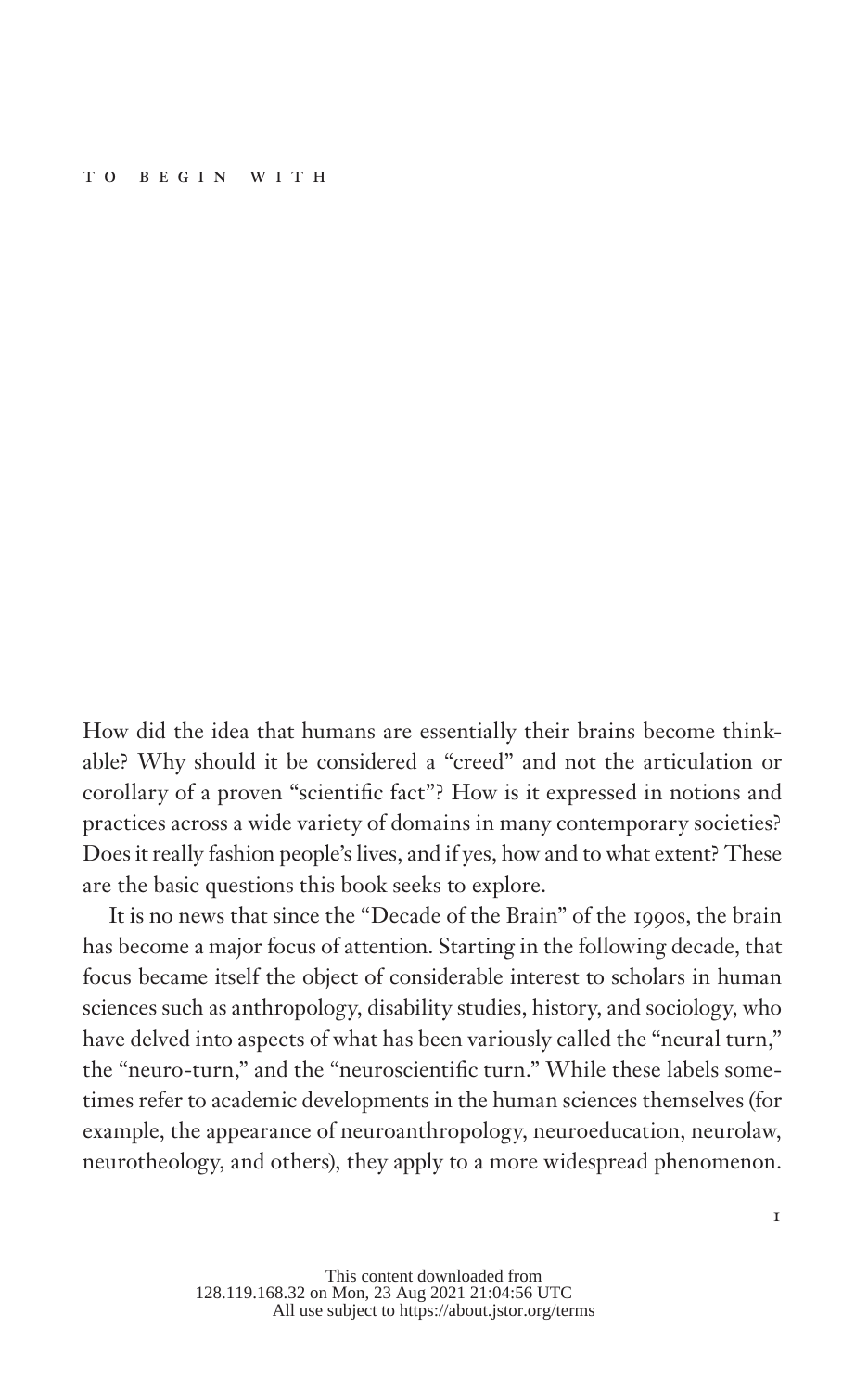Neuroscientific research has attracted lavish funding in North America and Europe; the World Health Organization considers neurological conditions one of the greatest threats to public health; and while it still speaks of " mental health," successive directors of the U.S. National Institute of Mental Health, the world's largest scientific organization in the area, have insisted that mental disorders must be understood and treated as brain disorders. Beyond research and the clinic, the brain and neuroscientific information form the core of a vast universe that ranges from crassly commercial enterprises to lofty metaphysical speculations. Within that universe, the undisciplined multiplication and the often comical abuse of the prefix *neuro-* are like the small signals that confirm the existence of a large-scale phenomenon.<sup>1</sup>

Over the years, in the course of presenting, individually or together, the topics that make up the present book, we have been complimented for being critical of the "neural turn" in matters of personhood, culture, and society— almost as much as we have been accused of being "against" the neurosciences or neuroimaging methods, of refusing fruitful interactions between the brain sciences and the human sciences, or of exaggerating the impact of the *neuro* in contemporary society. ("*Neuro*" is not the reification of anything but only a concise way of designating the universe discussed in this book.) Since we risk being again in the same position, let us, to begin with, try to be clear.

Beyond considerations about the intrinsic value of knowledge, how could anyone be "against" sciences and methods that demonstrate that a large number of persons diagnosed as being in a vegetative state may have minimal consciousness or against investigations that may contribute to the understanding and treatment of dementias or crucially strengthen what we know about the dramatic developmental effects of deprivation? We are, if anything, "for" them. But we could certainly be described as being "against" some of the most extravagant claims and some of the most injudicious applications of the *neuro*. We cannot be convinced that beauty is definable as a quality in objects that correlates with activity in the medial orbitofrontal cortex—or that such a definition can serve as the basis for assessing individual artworks or explaining aesthetic experience. Nor do we think that neurobiological approaches, whether inspired by conviction or by opportunism, are always appropriate or even relevant to account for complex human phenomena. Basically, we do not take the *neuro* as something that "comes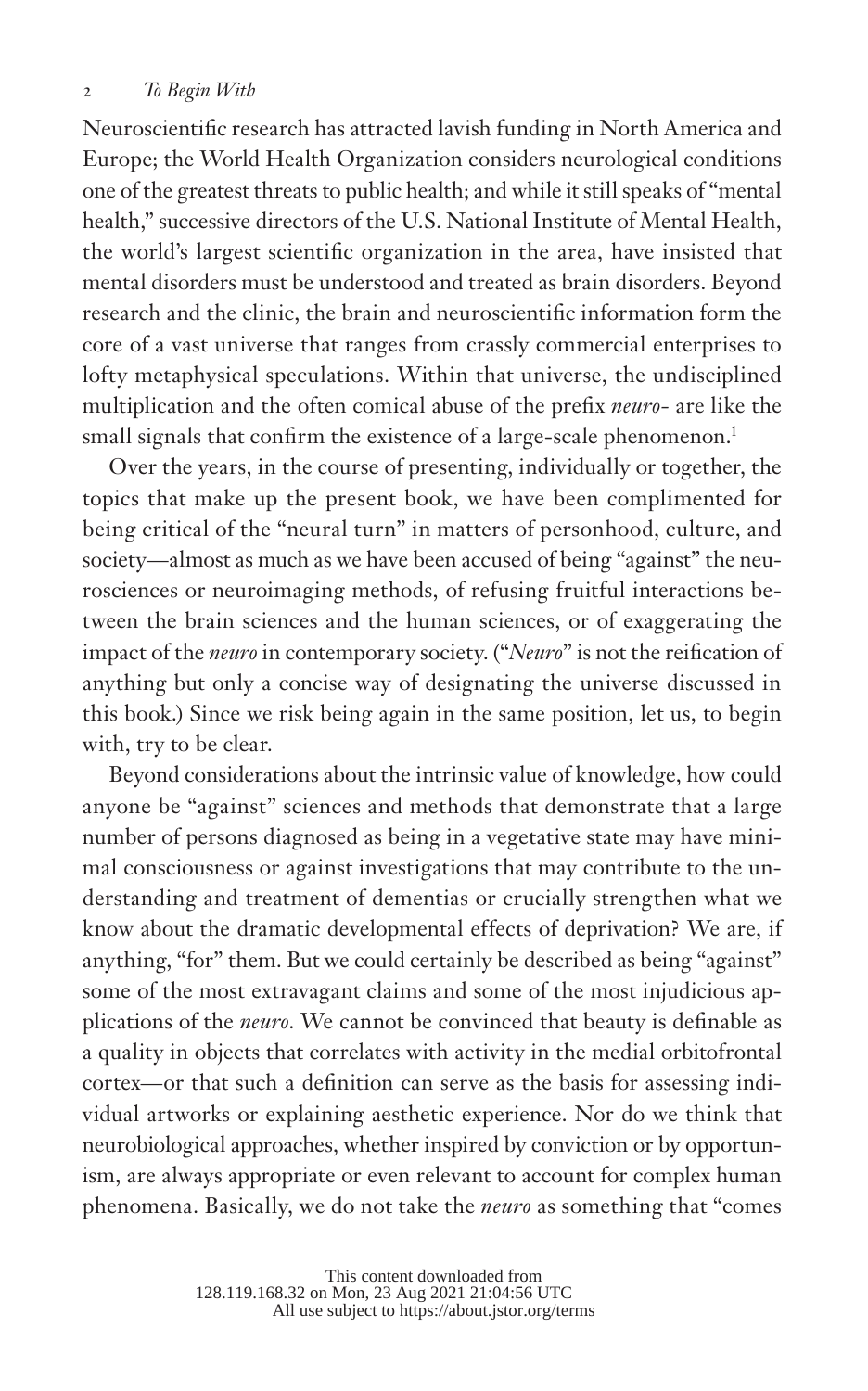naturally," and we question most interpretations of the commonplace according to which *The mind is what the brain does*.

Such a stance grew firmer in the course of our research, and it informs our account. Since the early 2000s there has been a considerable amount of work done by historians and social scientists from various disciplines on the rise, forms, and functioning of the *neuro* in contemporary culture. We have profited from it, but we do not deal with the history and sociology of the neurosciences, unravel the dynamics of "biopolitical governmentality" as such, or disentangle the many ways in which the *neuro* may represent technocratic ideals or accord "with neoliberal precepts of choice, flexibility, self-care and personal responsibility" (Cromby and Williams 2011, 217; see also Cooter 2014, Maasen and Sutter 2007, Pitts-Taylor 2010). Rather, we examine the roots of the notion that, as persons, humans are in principle reducible to their brains as well as some of that notion's main conceptual and practical forms, developments, and implications (related terms, such as *neurocultures* and *cerebral subject*, will appear and be explained later). Although we do not explicitly explore the potential biopolitical repercussions of the neurosciences or the "life-science boom" in political theory (Meloni 2012), *Being Brains* is "political" in the general sense that it deals, selectively but consistently, with processes that touch on people's lives, the constitution of subjectivities, and the distribution of power within societies. Its overarching political dimension concerns ways in which the *neuro* becomes involved in the "government of the living," informs interventions in human lives, and participates in processes of subjectivation (Rose and Abi-Rached 2014). This dimension cuts across all the contexts we examine here and encompasses other local and global processes involving interactions of knowledge, interests, and values, such as the rise of the global mental health movement or the impact of pharmaceutical companies in shaping healthcare.

We are here concerned with the history and forms of a modern creed. Yet how "neutrally" can they be explored? To reconstruct the genealogy of the late twentieth- century neural turns and to delineate the topography of the *neuro* not only opens the way to assessing them critically: it also makes criticism an integral part of the project. In using "genealogy" we do not intend to be systematic about it but merely to signal our affinity to Michel Foucault's enterprise and in particular to his idea of genealogy as a "history of the present"—as a mode of analysis and narrative that begins with a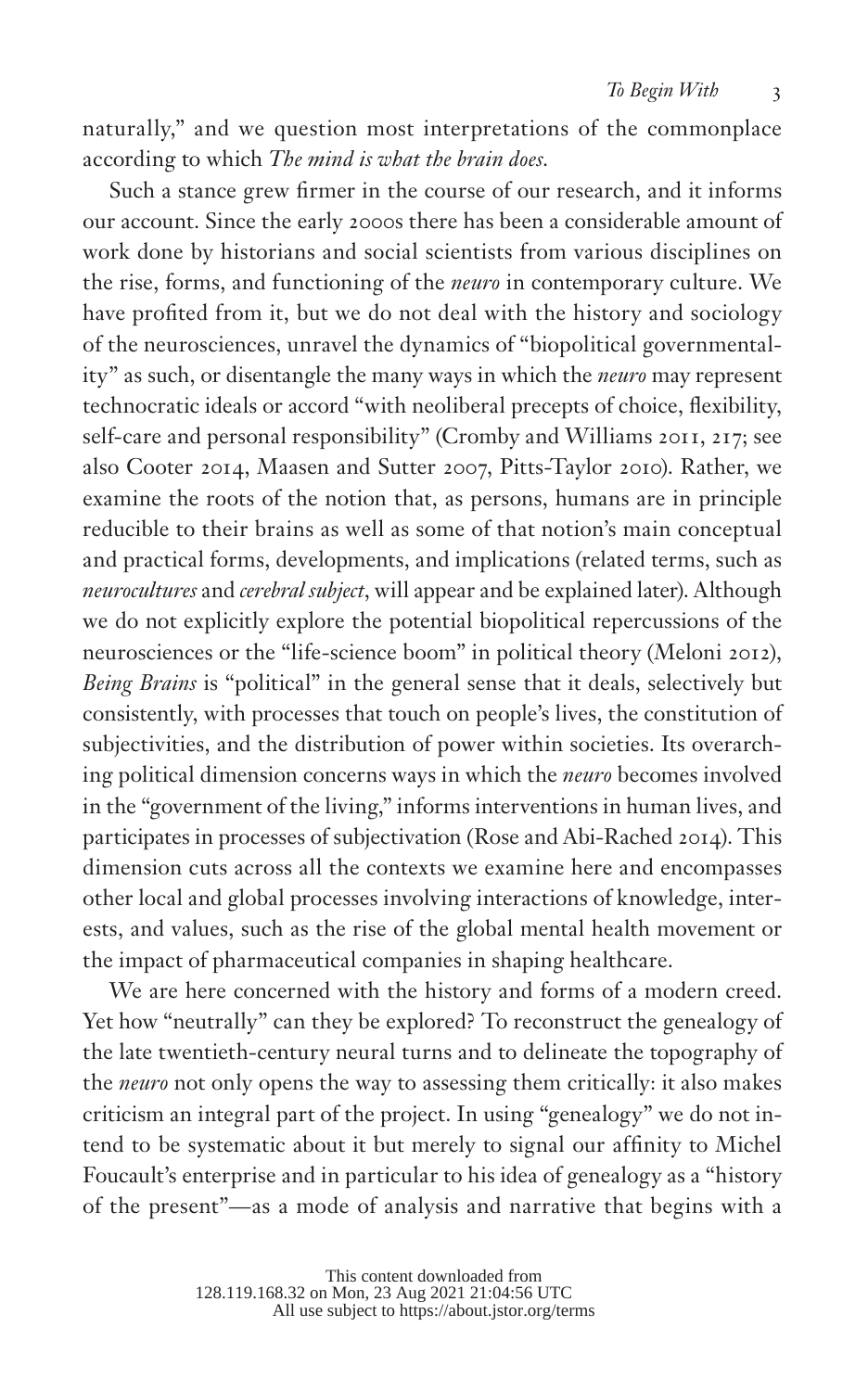diagnosis and questions about a current situation and assumes that "writing a history *of* the present means writing a history *in* the present; self-consciously writing in a field of power relations and political struggle" (Roth  $1981, 43$ ; see also Garland 2014).

The medical historian Roger Cooter (2014, 147) rightly notes that "the neuro- turn stymies the will to, and possibility for, its own critique"; some authors explore the varieties of "neuroskepticism" from an epistemological point of view (Forest 2014), polemicize against the "neuro-enthusiasm" of contemporary "neuro-prophets" (Hasler 2013) or combat the "dictatorship of the brain" and the oppression of "cerebral fundamentalism" (Strasser 2014, 49). We have benefited from their work, trying to deal with the challenge of neutrality not in the distraught mode of the detractors of *neuromythology*, *neurotrash*, *neuromania*, or *neuromadness* but by uncovering implicit assumptions and the internal logic of the *neuro* and its applications.2 In some cases, we show that the emperor has no clothes. Yet that is only one aspect, and probably not the most significant one, of our project. As Jan de Vos and Ed Pluth (2016, 2) aptly remark, just rejecting the claim that "we are our brains" overlooks "the crucial fact that we have already become brain- people, tremendously conscious that we are our brains." Rather than negating it, we take the ideology of the *neuro* as a social, cultural, and psychological reality.

We study different forms of brain-based subjectivation critically, but, contrary to the reproach that "we exaggerate," we remain aware that the neurocentric view of the human, while power ful and pervasive, is neither hegemonic nor monolithic and serves various, sometimes incompatible interests and values. We argue that this view is *ultimately not* dependent on scientific knowledge about the brain. In spite of that, and even if the *neuro* lacks the radically transformative impact often attributed to it, by the early twenty-first century it had taken shape in an immense range of products and initiatives, from amateurish self-help booklets to the one-billion-euro Human Brain Project and the three-billion-dollar BRAIN Initiative, both launched in 2013.<sup>3</sup>

A central feature of such range is that, instead of composing a hierarchy where the "scientific" merely inspires the "popular," it configures a sort of endless ribbon where forms of knowledge and practice circulate in all directions, sometimes colliding but generally driving one another and feed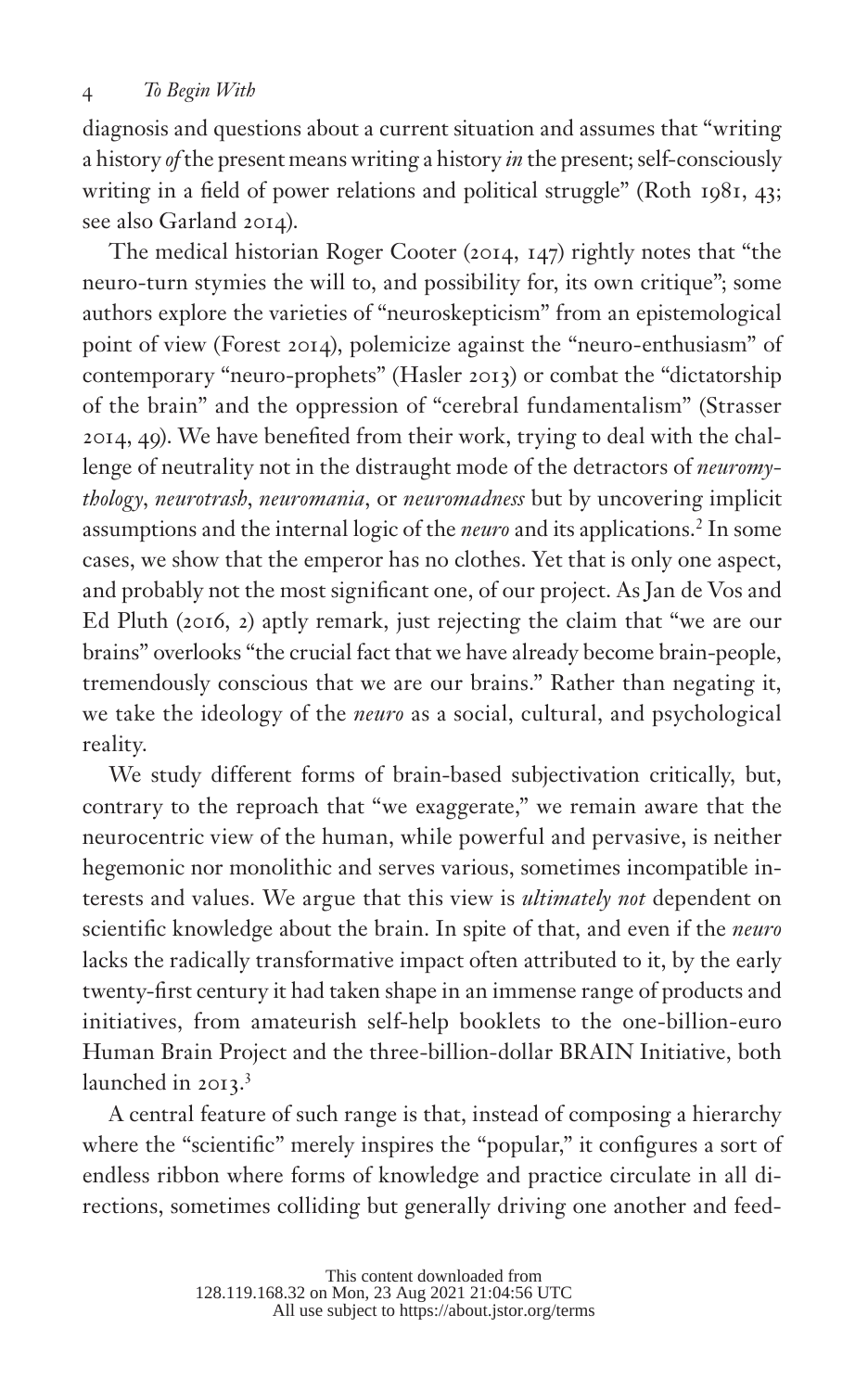ing into one another.<sup>4</sup> In the early twenty-first century, those processes belong in a framework where, as the projects just mentioned illustrate, neuroscience has turned into "big science" and increasingly into a science of "big data" (see, for example, Cunningham and Yu 2014) that has even opened itself to crowdsourcing and citizen participation.<sup>5</sup>

Moreover, as a clinical and laboratory discipline, neuroscience has become largely international.<sup>6</sup> Dominated by the United States between World War II and the 1990s, it expanded significantly in Europe, Australia, Canada, Brazil, and some Asian countries (Japan, and then China at the turn of the twenty- first century). This growth, which can be quantified via publications in international peer-reviewed journals (Abi-Rached, Rose, and Mogoutov 2010), can also be observed, though it has not been formally substantiated, at the level of neuroscientific studies of "human science" topics, science popularization, and straightforwardly commercial applications (such as the self- help industry), all of which can be found not only in the major players but also in countries as distant and different as Argentina and Taiwan, with many others in between.

This very range— conceptual, practical, methodological, geographical demands that we specify, in a jargon-free manner, what we mean when we talk of "neurocultures" or refer somewhat globally to the *neuro*. Obviously, single- cell recordings in animals are not the same thing as neuroimaging studies of cultural difference or religious experience, and a "neurobics" institute does not represent the same kind of entity as an international conglomerate of major neuroscientific labs. They nevertheless share (at least in many of their practices, as well as in their self- presentations and promotional campaigns) the conviction that we are essentially our brains. This boosts the extreme porosity of their boundaries. The *neuro* encompasses scientific and nonscientific cultures permeated but not exclusively ruled by such a conviction, and this persuasion can in turn be expressed in many modes, from the proselytizing to the tentative. In the continent of neurocultures, local areas may be scrutinized, but it is not possible to demarcate in general the lands of the "good guys" who do the basic science and the territories of the "bad" ones who unduly market hype and hope. They all stand together within one system and are jointly liable for the consequences of their claims. There is in this respect no difference between the "brain gym" quack and the adviser to the BRAIN Initiative who claims that when humanity fully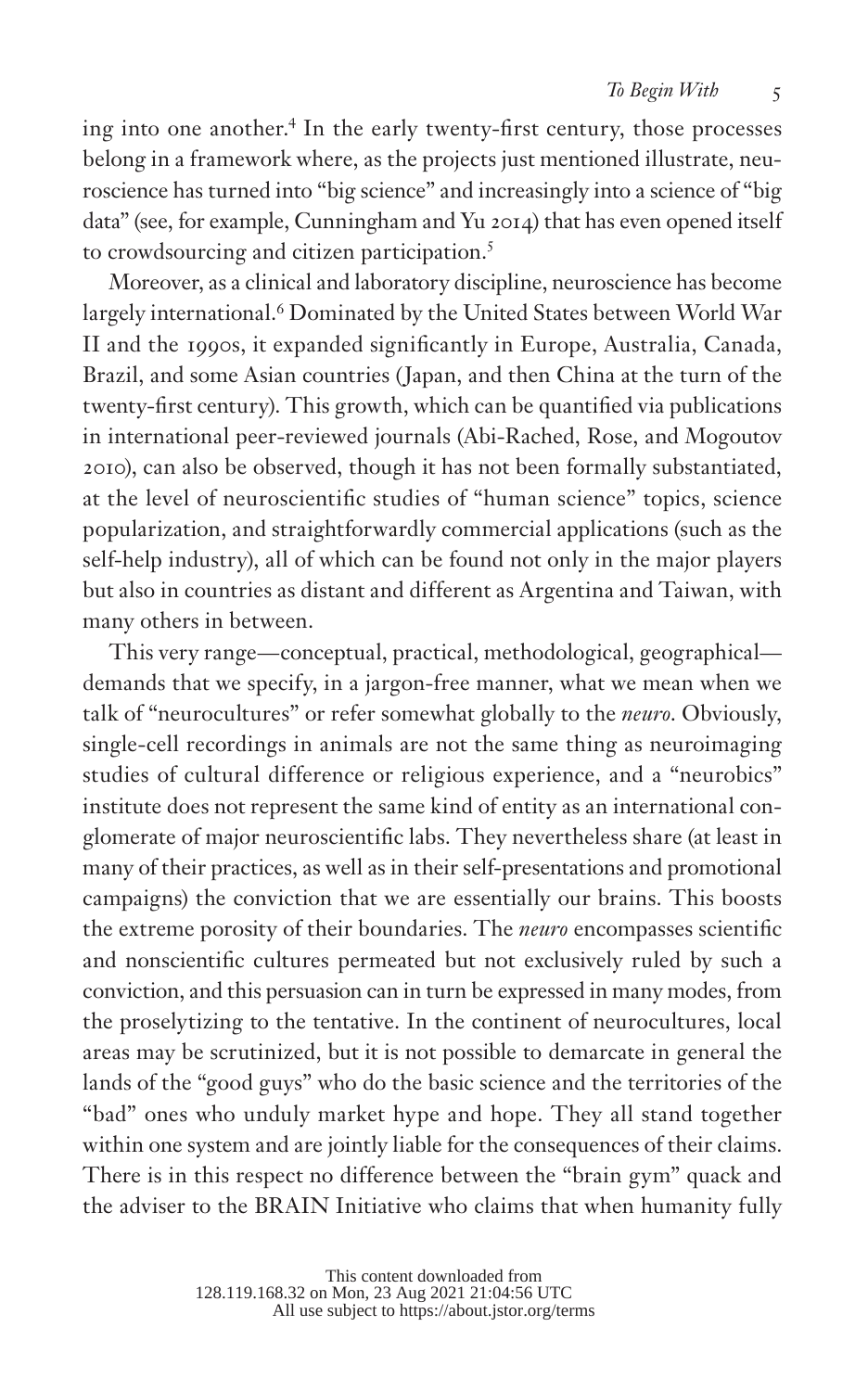understands its brain, it will understand itself from within, and that such development will revolutionize culture and constitute "a new humanism."7

In 2011, we sketched a "neurocultural spectrum" and referred to the world of neurocultures as an "expanding universe" (Vidal and Ortega 2011). The expansion has kept going on, and that means that, although we have ranged widely, we have not spent the same amount of time in each place and have been necessarily selective in our travelogue. We focus on the view of the human as cerebral subject as it developed and became embodied in attempts to guide human behavior and explain its most complex expressions. We examine its different forms, fully aware that no one form is voiced or held by every individual involved, and that, as Nikolas Rose and Joelle Abi- Rached (2013, 223) point out, the *neuro* has not displaced our self-understanding as people with interior mental worlds that are causally related to our behaviors.

Again in connection with the ostensibly global nature of the *neuro*, it must be acknowledged that, as a set of concretely enacted concepts and beliefs, it does not exist everywhere, even if it has continuously expanded and its worldwide penetration can be expected to go on. But where it does exist, it displays, in contrast to the *psy*, remarkable homogeneity. Psychoanalysis provides a patent example. As it became international, it diversified and developed markedly idiosyncratic forms within different national contexts. Beyond a few common fundamental concepts, which can also take on some local color, psychoanalysis is not the same in Paris, New York, or Buenos Aires, and not even inside those cities (Damousi and Plotkin 2009). The *neuro* is. Not only does it globally share, as other sciences, a set of assumptions, concepts, and methods, but it everywhere derives epistemic and social value from its allegedly validating and making more real or objectively known phenomena that are well documented within the human sciences. Yet it seems clear that neuroimaging is not necessary for us to realize that meditation may have beneficial effects (we will come back to this), to learn that magical events in *Harry Potter* may surprise and give pleasure (Hsu et al. 2015), or to explain the "Pepsi paradox."<sup>8</sup> That is why numerous articles and lectures claiming to provide neuroscientific explanations for psychological phenomena do no more than present behavioral data juxtaposed with scant neuroscientific information—or merely accompany the description of *psy* processes with the assertion that they involve the brain. Clever marketing, but deceptive packaging.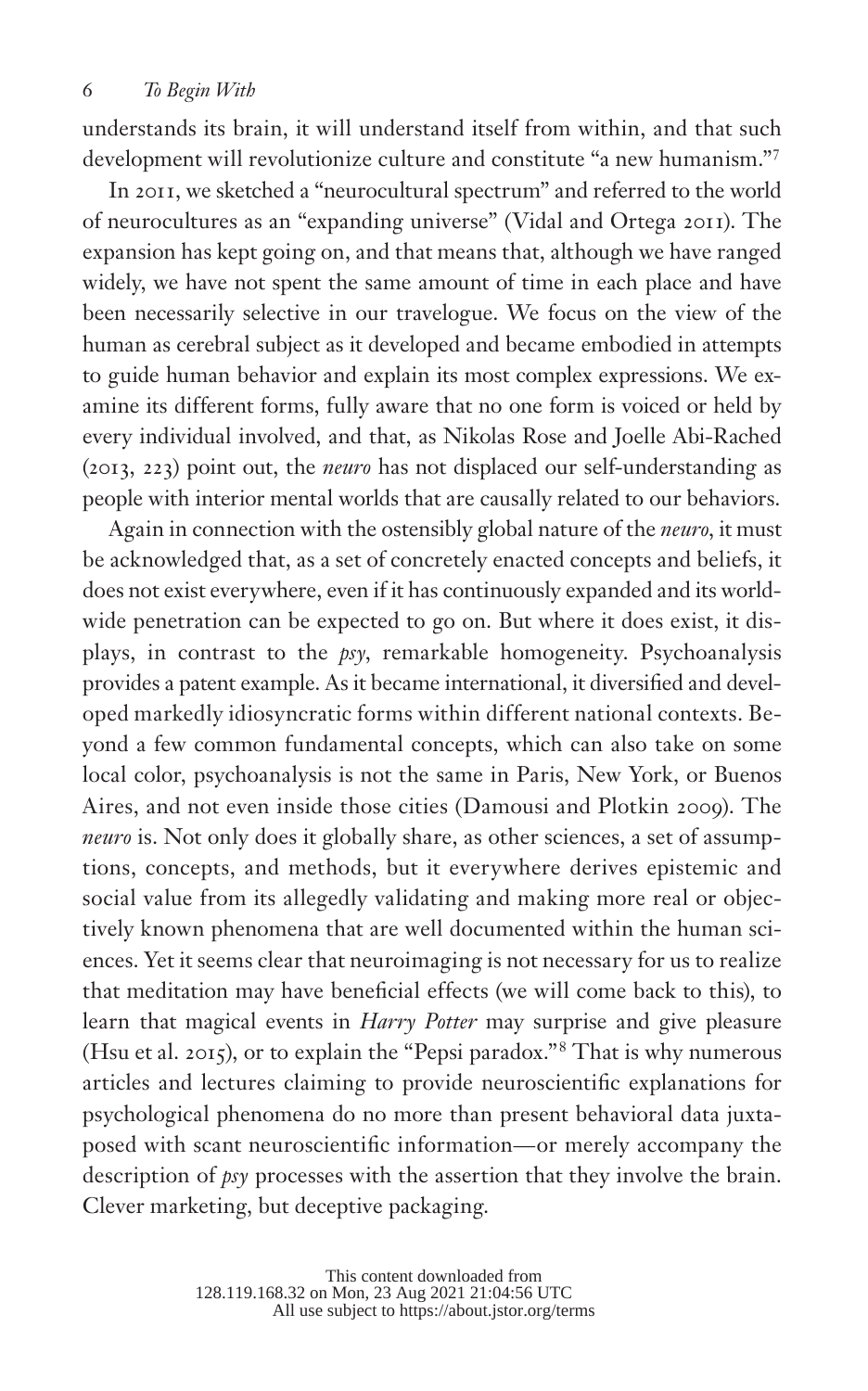## *Territories Traveled*

*Being Brains* prospects distinct territories in which the *neuro* and "cerebralization" processes can be surveyed, selected so as to ensure diversity and breadth. The first chapter provides a historical, long-term view. It proposes to trace the distant roots of the cerebral subject (a notion we discuss in some detail) to the late seventeenth century and particularly to debates about the seat of the soul, the corpuscularian theory of matter, and John Locke's philosophy of personal identity. In the wake of Locke, who defined personal identity as a continuity of consciousness and memory, eighteenthcentury authors began to assert that the brain is the only part of the body we need in order to be ourselves. In the nineteenth century, this form of deterministic essentialism contributed to motivate research into brain structure and function, and it in turn confirmed the brain- personhood nexus. Since then, from phrenology to functional neuroimaging, neuroscientific knowledge and representations have constituted a powerful support for prescriptive outlooks on the individual and society. A fundamental ideological continuity underlies technical, conceptual, and empirical advances in neuroscientific research and practices.

"Neuroascesis," as we call the business that sells programs of cerebral self- discipline, is a case in point. On the one hand, it appeals to the brain and neuroscience as bases for its self-help recipes to enhance memory and reasoning; fight depression, anxiety, and compulsions; improve sexual performance; achieve happiness; and even establish a direct contact with God. On the other hand, underneath the *neuro* surface lie beliefs and even concrete instructions that can be traced to nineteenth- century hygiene manuals. The vocabulary of fitness is transposed from the body to the brain, and traditional self- help themes and recommendations are given a neuroscientific luster.

The second chapter considers the emergence, since the 1990s, of fields whose names often combine the suffix *neuro* with the name of one of the human and social sciences, from anthropology and art history to education, law, and theology. These "disciplines of the *neuro*" (minor but vocal subspecialties within their parent fields) reframe the human sciences and their corresponding subjects on the basis of knowledge about the brain. Driven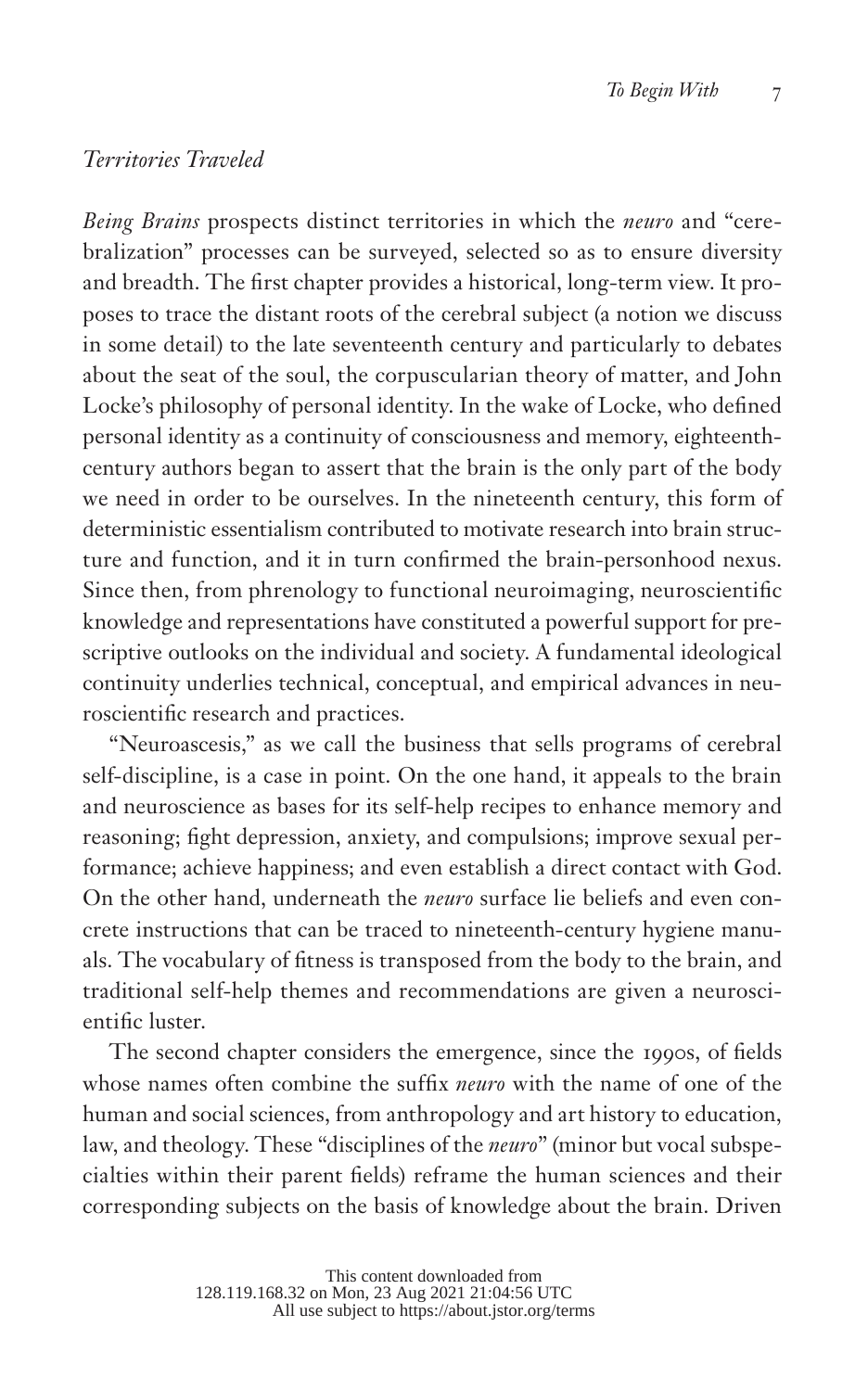by the availability of imaging technologies, they look for neural correlates of behaviors and mental processes. Originally concerned mainly with the study of sensory and motor functions, brain imaging studies since the early 1990s have increasingly dealt with topics of potential ethical, legal, and social implications, such as attitudes, cooperation and competition, violence, political preference, or religious experience. Commercial enterprises like neuromarketing have developed concomitantly. The media, both popular and specialized, has given much room to these new fields, thus underlining how rapidly neuroscientific knowledge spreads beyond the confines of brain research proper into different areas of life and culture as a whole. We provide an overview of these fields as well as a more focused examination of neuroaesthetics and the "neurodisciplines" of culture. Though recurrently presented as a way of solving centuries- old riddles and offering solutions to supposed crises in the humanities, these new fields apply methods that are intrinsically inadequate to the objects and phenomena they claim to address.

The third chapter explores one area of major social impact: the cerebralization of psychological distress. The psychopharmacological revolution took place in the 1950s. Later on, the nosological biologization of mental disorders received a crucial impetus when *DSM III* (1980), the third edition of the American Psychiatric Association's influential *Diagnostic and Statistical Manual of Mental Disorders*, opened the way to redescribing in neurological terms disorders such as schizophrenia, autism, and depression. Behaviors previously considered merely awkward, such as shyness, or seen as having a major social component, like alcoholism or obesity, have become predominantly neurological conditions. We provide an overview of such a situation as well as a more detailed examination of the cerebralization of depression, which is a particularly complex cultural and biopolitical phenomenon. We shall also explore the consequences of the cerebralizing trend for the constitution of "forms of living." While biological psychiatry has been criticized as dehumanizing, it has also helped free patients and families from blame and stigma. Insofar as a problem resides within the brain, the individual bears no guilt; though organic, the disorder is externalized relatively to the person's identity. This absolution inspired and sustained a "neurodiversity" movement led by high-functioning autistics who believe that their condition is not a disease to be treated and, if possible, cured but rather a human specificity to be respected like other forms of difference (sexual, racial, and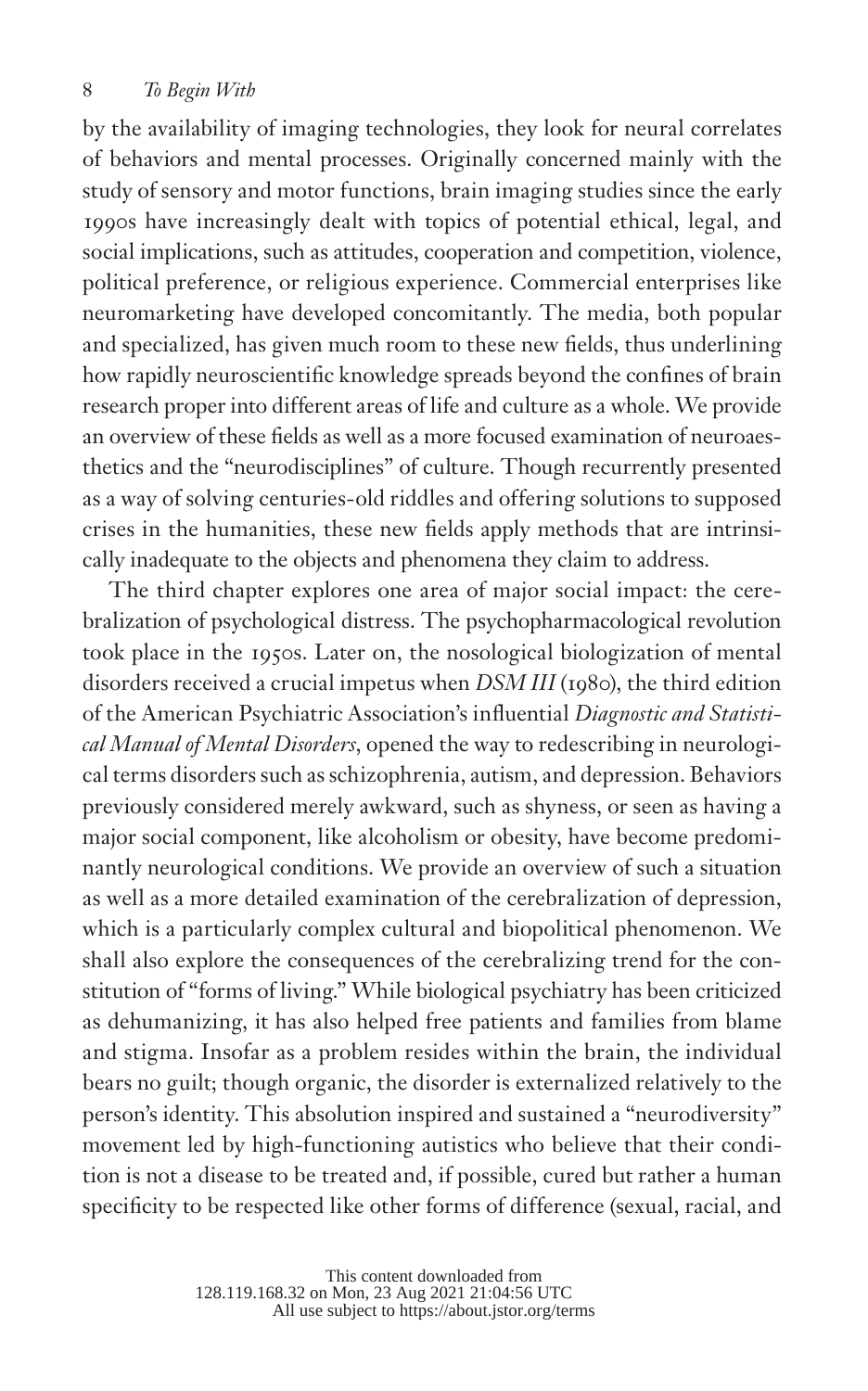so forth). There is, however, no consensus on the cerebralization of psychological distress, which is fought out in a field characterized by strong tensions and conflicting interests.

The final chapter moves to forms of the *neuro* in popular culture. Film and literature have in many ways rehearsed the connection between personal identity, having a body and being a brain, and they have been major sites for elaborating and questioning the human as cerebral subject. Numerous works can be identified as "brain movies" and "brain novels": most Frankenstein films since the 1940s; B- series productions from the late 1950s to the early 1970s, in which brains themselves are protagonists; science fiction novels of the same period, which stage and exploit brain transplants or brains in vats. While we shall give room to these particular literary and filmic subgenres, our focus will be on later novels and films. We shall privilege works that explore existential, interpersonal, psychological, ethical, and scientific aspects of the relations between having a brain and being a person less through the basic structure of their plots or the direct display of physical brains than through stylistic and formal features. In both areas we demonstrate that even the productions that start out treating humans as cerebral subjects end up contesting brain reductionism and that such constitutive ambivalence is emblematic of the status of the cerebral subject in the modern and contemporary world.

## *A Threefold Argument*

A threefold argument is refracted throughout this book and aims at providing an integrated perspective. Diverse disciplines and discourses presuppose that the mind or self are to different degrees reducible to brain states; they assume that the mind, together with the products of human action, is what the brain does and that we are essentially (though not exclusively) our brains. We first argue that such identification neither resulted from neuroscientific breakthroughs nor depends on knowledge about the brain but was made possible by early modern scientific and philosophical developments that affected notions of personhood and personal identity. We then observe that the corollary of the first historical and historiographical point is that while later neuroscientific research bolstered the "cerebralization" of personhood,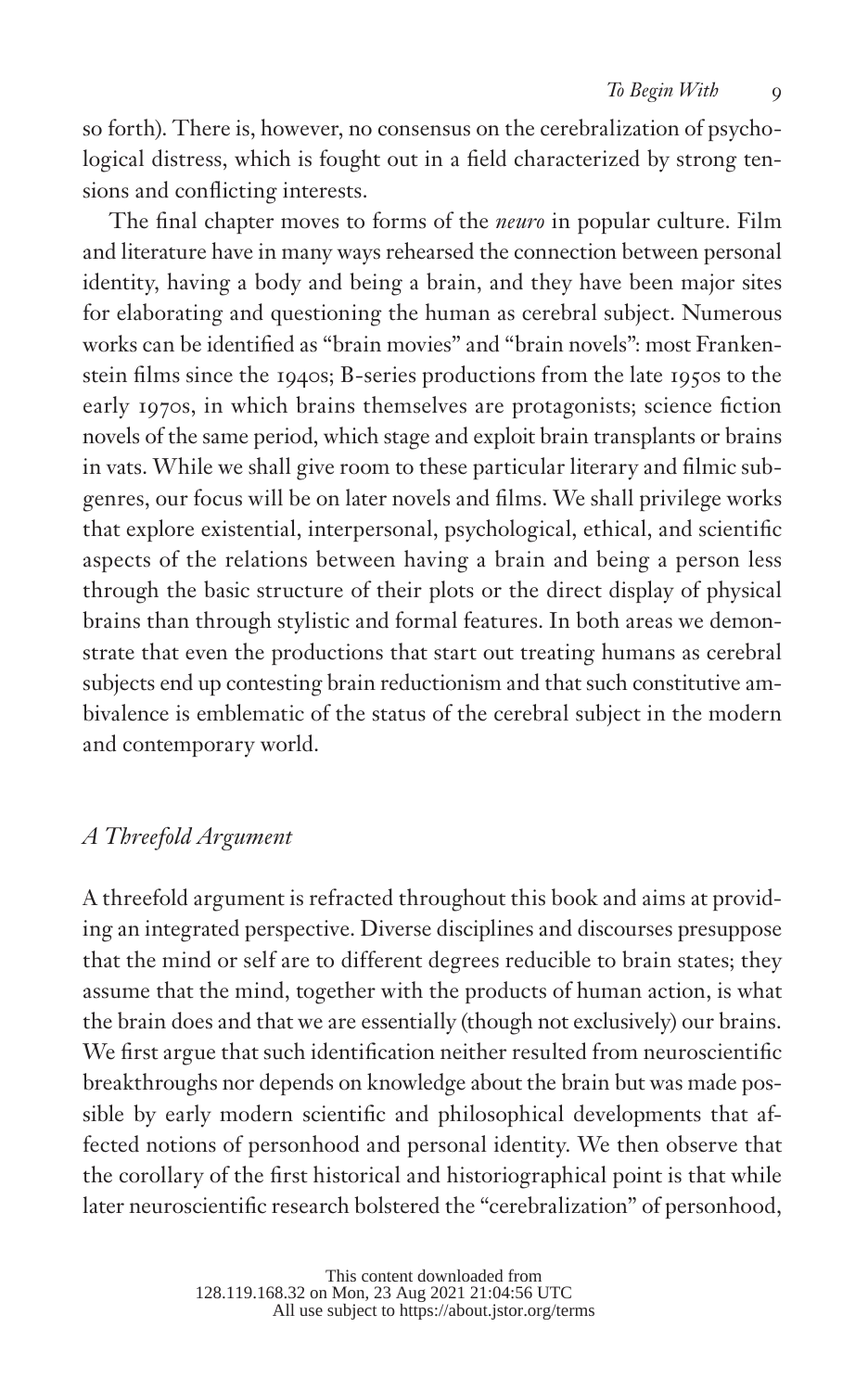it did not, despite many claims, substantiate it either conceptually or empirically. Rather, such cerebralization is an underlying presupposition that dictates the way research is done and its results are interpreted, generally well beyond anything legitimately allowed by the experimental settings and the data generated. Finally, despite its powerful rhetoric, the cerebralization of personhood has nothing necessary or inevitable about it, yet it acts as a connective tissue supporting and linking diverse materials, just as the same bedrock lies at variable depths and with different densities beneath disparate landscapes.

A trajectory through such landscapes poses many challenges at different levels. Two of the most uncomfortable ones concern the danger of being outdated and the possibility of maintaining distance. On the one hand, the corpus of relevant materials, not only from experimental laboratories and neuroimaging facilities but also from the media, the Internet, and the most varied businesses and human science departments, increases constantly and at an unmatchable rate. The timing of publication is such that any book or article analyzing as topical a subject as the *neuro* risks being partly outdated by the time it becomes publicly available. This is not merely a trivial practical problem: it potentially questions one's analyses and conclusions. Won't the rapid "advancement of science" quickly invalidate them? Surely this is what many *neuro* advocates would claim, but in doing so, they would be mainly reiterating the usual strategy of justifying the present by appealing to imagined, hoped-for futures. On the other hand, while even the most bizarre ideologies of the past are interesting objects to be examined and contextualized, the present touches us differently and prompts us to get involved. When understood on its own terms, nothing (or almost nothing) in the past seems absurd, vacuous, or nonsensical. But anachronism is not a risk for judgments about the present, and many neurocultural matters call for them. Such is the predicament of working on contemporary phenomena that have real effects on people's lives, and (as indicated above when we mentioned Foucault) we have considered it more productive to embrace it than to deny it.

In short, *Being Brains* approaches the *neuro* as a "cultural resource."9 This it does in two ways. On the one hand, the *neuro* functions as an entry point into the history, conditions, and forms of modernity and thus as a resource for us as scholars. The price to be paid as a consequence is that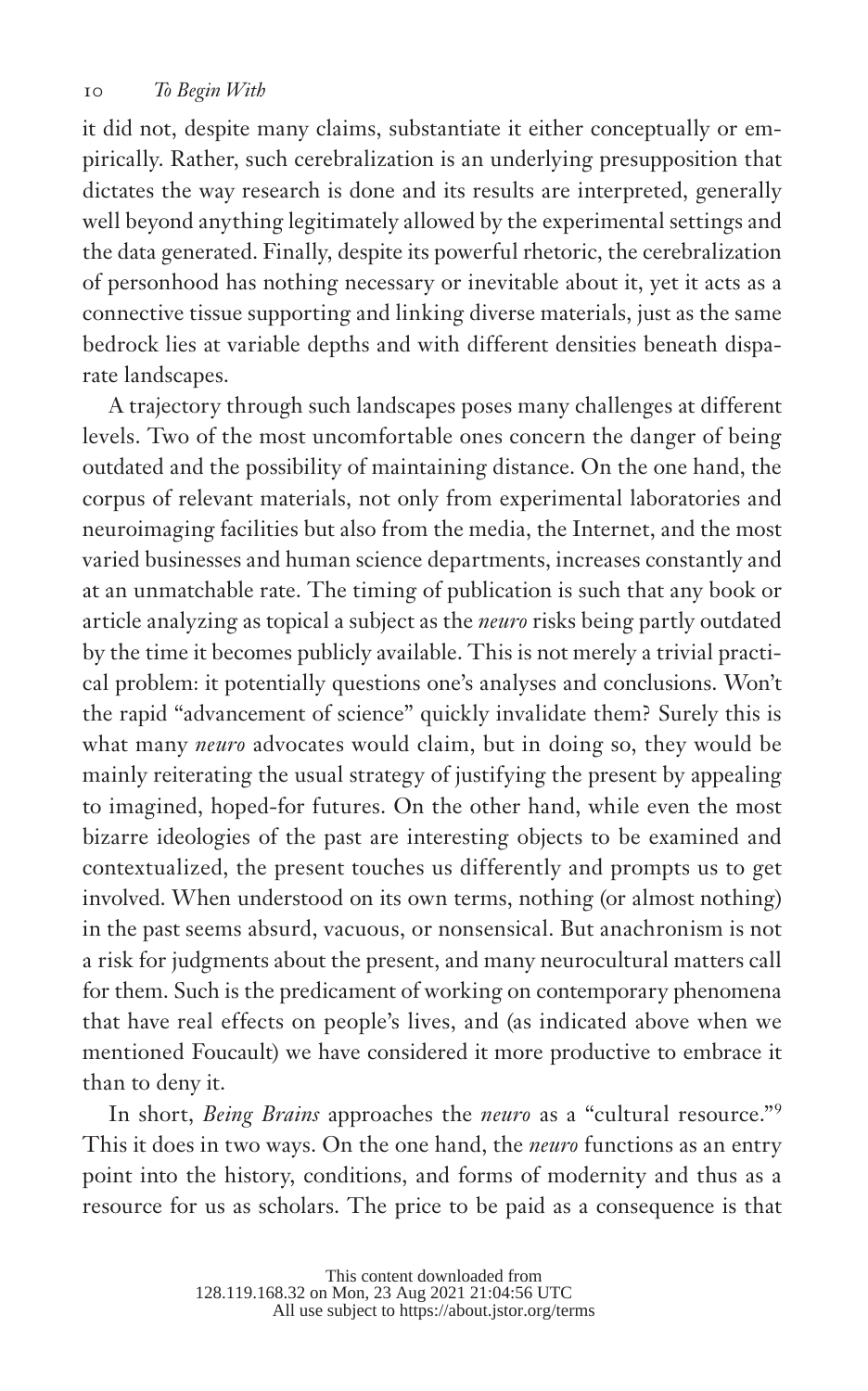those who critically work on the universe we here characterize as that of neurocultures inevitably contribute to its workings and perhaps even to its perpetuation. On the other hand, and more importantly, the *neuro* is a cultural resource in the same sense that evolutionism might be. As the details and specifics of neuroscientific results are blurred and transformed when they diffuse outside the labs, they provide vividly descriptive and interpretive pictures of the world as well as road maps and calls to act in the present and the future, including for those involved in neuroscientific research. The *neuro* thus ends up serving a multiplicity of interests in contexts ruled more by economic or political considerations (in the broadest sense of those terms) than by the ideals of logic, verifiability, and objectivity that—at least in an abstract view of science— govern the production of knowledge. But of course the two realms are not totally distinct: economics and politics permeate science as much as a certain sense of logic and objectivity may be pursued outside science. The vast realm of "the personal" matters crucially in the constitution, authority, and status of late modern technoscientific knowledge (Shapin 2008).

We have all too often heard that the brain is the most complex object in the universe and that the most important thing we have learned concerning that organ is how little we know about it. Beyond serving professional interests well, the combination of the Delphic "Know thyself" and the Socratic "I only know that I know nothing" has convinced many that the world is not totally disenchanted and compelled them to join the chorus. Ultimately, and beyond the narrower issues we deal with here, the ideology that tells us that we are essentially our brains claims to provide answers to a number of perennial questions about human nature and human destiny. We may object to those answers but don't need normatively to decide whether they are right or wrong, for the main thing about them is that, as William James said of God in the conclusion to *The Varieties of Religious Experience*, they are real since they produce real effects.